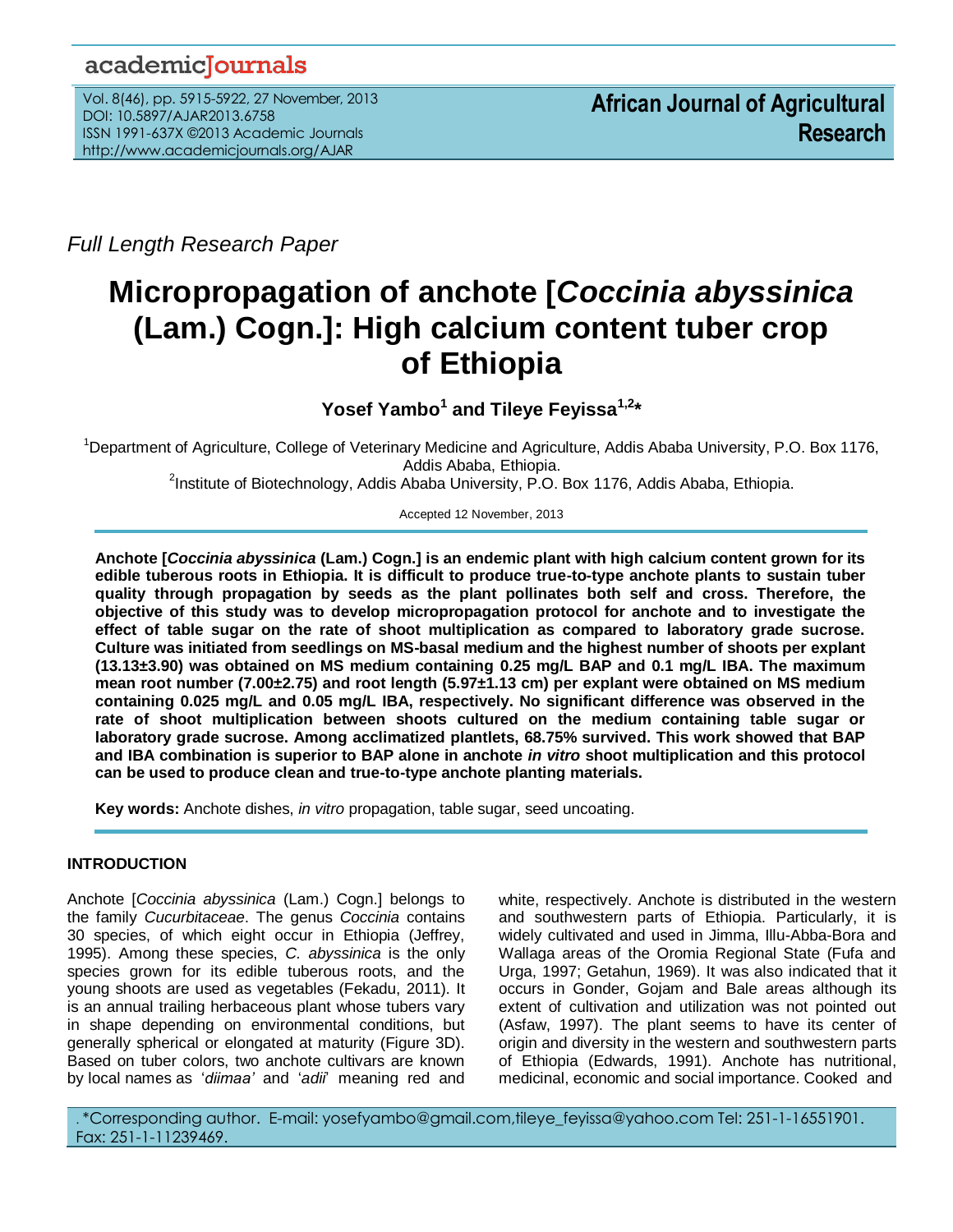spiced anchote paste is recommended for people with fractured bones and displaced joints may be because of its high protein and calcium contents (Hora, 1995). From a total of 100 g fresh weight, anchote tuber consists of 74.93 g moisture, 3.25 g protein and 327 mg calcium (Fekadu, 2011). It was also reported that anchote juice can be used to treat gonorrhea, tuberculosis and cancer. Anchote's saponin content was pointed out as active ingredient for its medicinal use in this case (Getahun, 1969). Three parts of anchote are harvestable: young shoots to be used as vegetable, seeds for propagation and tubers for the preparation of different anchote dishes. Anchote can be propagated both vegetatively and by seeds. In the vegetative propagation, tubers are planted and used as seed sources during the next growing season. Some tubers may also be left in soil for regrowth (as *'guboo'*) for the coming season. When this method is used from generation to generation, the plants are attacked by diseases due to accumulation of fungi, bacteria, viruses and nematodes. The commonest way of anchote propagation is via seeds, and as both cross- and self-pollination may occur in anchote (Getahun, 1969; Hora, 1995; Jeffrey, 1995), it may be difficult to obtain true-to-type plants.

Despite the high value of anchote, few studies were conducted on the plant. Micropropagation is important for the production of large number of plants of the same clone within relatively short period of time. *In vitro* regeneration and genetic transformation as well as disease-free plant production also require micropropagation. The high level of some anti-nutritional factors in anchote (Fekadu, 2011), may be removed through genetic transformation. Therefore, developing micropropagation protocol for this very useful crop is important. There was not any previous work on micropropagation of this crop.

The objectives of this study were to develop an efficient micropropagation protocol using seedling explants, and to investigate the effect of laboratory grade sucrose and table sugar on *in vitro* shoot multiplication.

# **MATERIALS AND METHODS**

# **Evaluation of germination percentage of anchote seeds**

Anchote seeds were bought in August, 2011 from three sellers (A, B and C) in Dembi Dollo town, 652 km west of Addis Ababa. Different seed sources were used to be on the safer side as seeds obtained from market usually fail to germinate. Seeds from each of the three sellers were sown on filter paper in Petri dishes (ANUMBRA, 100  $\times$  15 mm). In another experiment, the seeds were soaked in water in a beaker. Those seeds that floated after thorough stirring were considered dead and discarded. Those that sank were considered to be viable, and used in further germination experiments. The viable seeds were sown on filter paper in Petri dishes and watered as necessary. Twelve seeds per Petri dish in five replications were used. Data were collected on the tenth day after sowing. In another experiment, the viable seeds were sown in pots containing a mixture of red soil, compost and sand in a 2:1:1 ratio, respectively and maintained in greenhouse. Ten seeds were sown per pot and watered every other day.

#### **Anchote fruits and seeds assessment**

Anchote fruits were obtained from Bako Agricultural Research Center and classified into four categories: ripe, semi ripe, unripe and insect infested. Each group was assessed for its color, texture and intactness. Finally, they were all washed and crushed by hand to extract the seeds, and to investigate their internal features. The seeds from each group of fruits were thoroughly washed under running tap water to remove the internal flesh. The size, hundredseed weight, texture, color and other features of each group were assessed. The seeds from each group were sun dried for 10 days. Then, they were wrapped separately with paper and stored in lab. After six months, seeds from each group were sown on filter paper in Petri dishes, and watered as necessary to evaluate their percentage of germination.

# **Culture initiation**

Viable seeds from sellers A and B were thoroughly washed under tap water for 30 min with powder detergent (Arial®) and the seed coat was removed and washed in the same way for 5 min followed by rinsing with double distilled water twice. The seeds were surface disinfected with 0.15% (w/v) HgCl<sub>2</sub> solution or 1% Clorox® for 5 or 10 min in each case followed by rinsing five times with sterile double distilled water. The seeds were then sown on filter paper in Petri dishes. In another experiment, coated seeds were disinfected with 1% Clorox<sup>®</sup> for 10 min after washing under tap water and rinsed with double distilled water. Seed coat was removed from some of the seeds and the rest remained with the coat. Each group was again disinfected with 1% Clorox® for 10 min followed by rinsing with sterile double distilled water five times and cultured in culture jars containing 40 ml growth regulators free full strength MS (Murashige and Skoog, 1962) basal medium. On the tenth day, roots were removed from the sterile seedlings that were obtained from uncoated seeds cultured on MS medium and transferred to fresh MS basal medium. The culture was maintained at temperature of 24  $\pm$  2°C, light intensity of 23 µmol m<sup>-2</sup>s<sup>-1</sup> and 16 h photoperiod. All cultures were maintained under these culture conditions.

# **Shoot multiplication**

Three to four-week-old shoots induced on growth regulators free MS basal medium were cultured on MS medium containing different concentrations of BAP (0.08, 0.1, 0.25, 0.5, 0.75 or 1.0 mg/L) in combination with IBA (0.00, 0.05, 0.075 or 0.1 mg/L). Subculturing was done every four weeks and number of shoots per explant was recorded.

#### **Effect of table sugar and laboratory grade sucrose on rate of shoot multiplication**

Shoots were cultured on MS medium containing 0.25 mg/L BAP in combination with 0.1 mg/L IBA supplemented with 2% laboratory grade sucrose or table sugar. A total of 30 shoots per treatment was used. Shoot number, length of the main shoot, and fresh and dry weight per explant were recorded after four weeks.

#### **Rooting and acclimatization**

Three-week-old shoots raised on multiplication medium were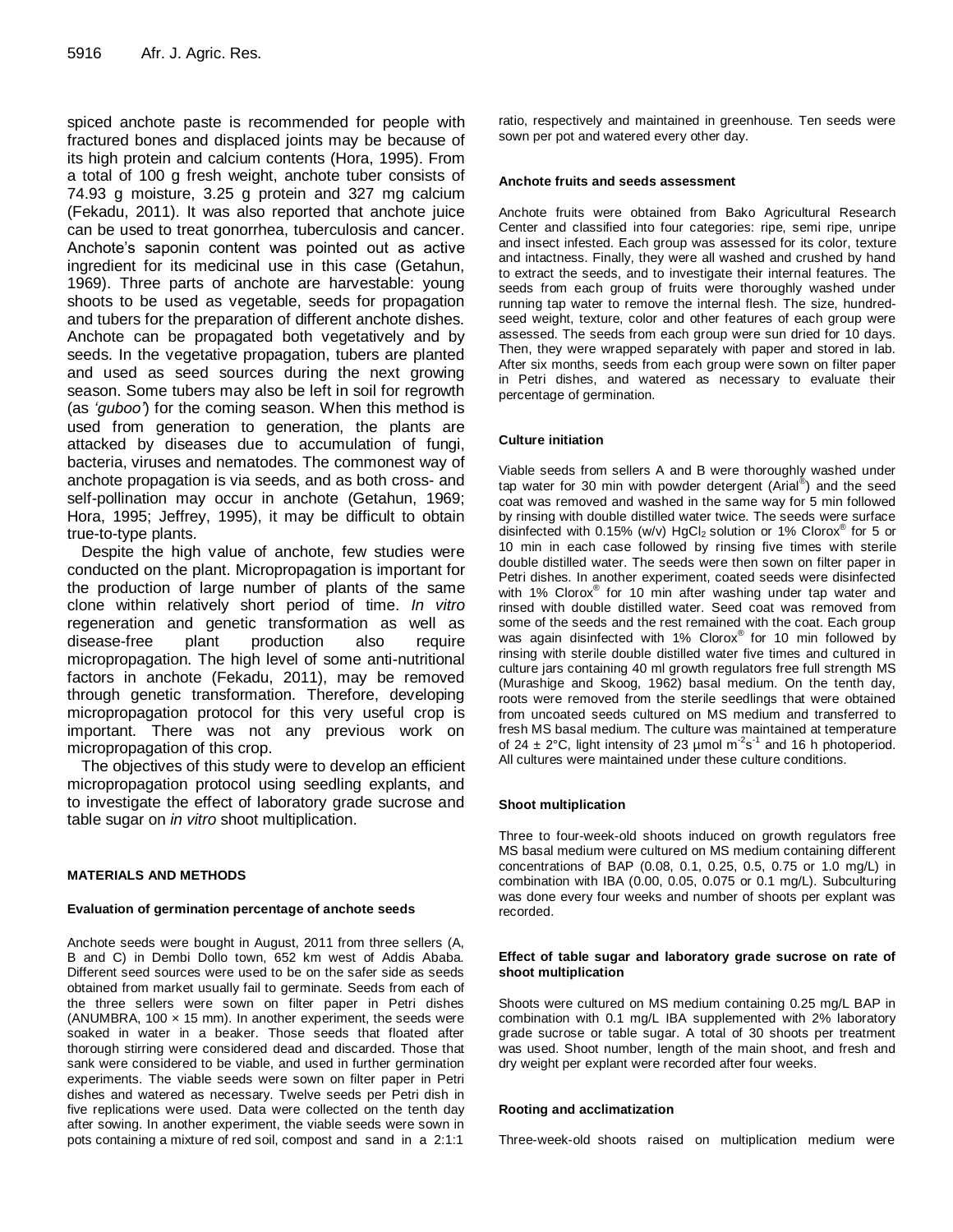

Figure 1. Anchote fruits and seeds at different maturity stages: A, Ripe fruit; B, semi-ripe fruit; C, unripe fruit; D, insect infested fruit; E, seeds from ripe fruit; F, seeds from semi-ripe fruit; G, seeds from unripe fruit; H, seeds from insect infested fruit; I, rotten fruit. Bars = 1 cm.

transferred to MS medium containing IBA (0.025 or 0.05 mg/L) for root induction. Growth regulators free MS basal medium was used as a control. After two weeks on rooting medium, the plantlets were removed from the culture jars and the agar was thoroughly washed away from the roots. The number of roots and main root length per plantlet was recorded. They were then, planted in polyethylene pots filled with red soil, compost and sand in a 2:1:1 or 2:2:1 ratio, respectively. Each pot was covered with perforated transparent polyethylene bag for a week. The plantlets were watered every day for the first week, and every other day afterwards. The polyethylene bag was removed after one week and the number of survived plants was recorded after a month.

#### **Experimental design and data analyses**

A total of 30 explants were used per treatment and all experiments were repeated once. Completely Randomized Design (CRD) was used. Statistical analysis of quantitative data was carried out by SPSS computer software, version 15.0. Tukey's PostHoc multiple mean comparison test was used, and a difference at probability level of  $p \le 0.05$  was considered significant for all mean comparison analyses.

# **RESULTS**

# **Evaluation of germination percentage of anchote seeds obtained from local market**

Non-screened seeds from sellers A and B germinated within 5 to 10 days after sowing on Petri dishes in laboratory, with only 9% germination and none of the seeds from seller C germinated. The seeds that were screened by water soaking method and sown in Petri dishes in laboratory also germinated within 5 to 10 days and among 54, 97, and 90 seeds of sellers A, B and C, 66.7, 64.9 and 15.5% germinated, respectively. However, all the germinants from seller 'C' exhibited aborted radicle and/or inability to get rid of their testa for emergence, and finally died. The screened seeds that were sown in greenhouse germinated within 10 to 15 days and among 28, 30, and 30 seeds of sellers A, B and C, 46.4, 43.3 and 10.0% germinated, respectively (Figure 3B).

# **Anchote fruits and seeds assessment**

The ripe and semi-ripe fruits started rotting due to microbial contamination resulting from mechanical damages. The unripe ones were intact, while the insect infested ones were broken at many places on the surface and insect bored entrances were observable (Figure 1A to D). When the fruits were crushed and seeds extracted, it was easier to detach the seeds from the succulent flesh in ripe and semi-ripe fruits, while it was difficult to extract the seeds from unripe fruits, and the insect infested fruits had internally destructed features including their seeds. It was simple to clean seeds from the ripe and semi-ripe ones by washing. The seeds from unripe fruits could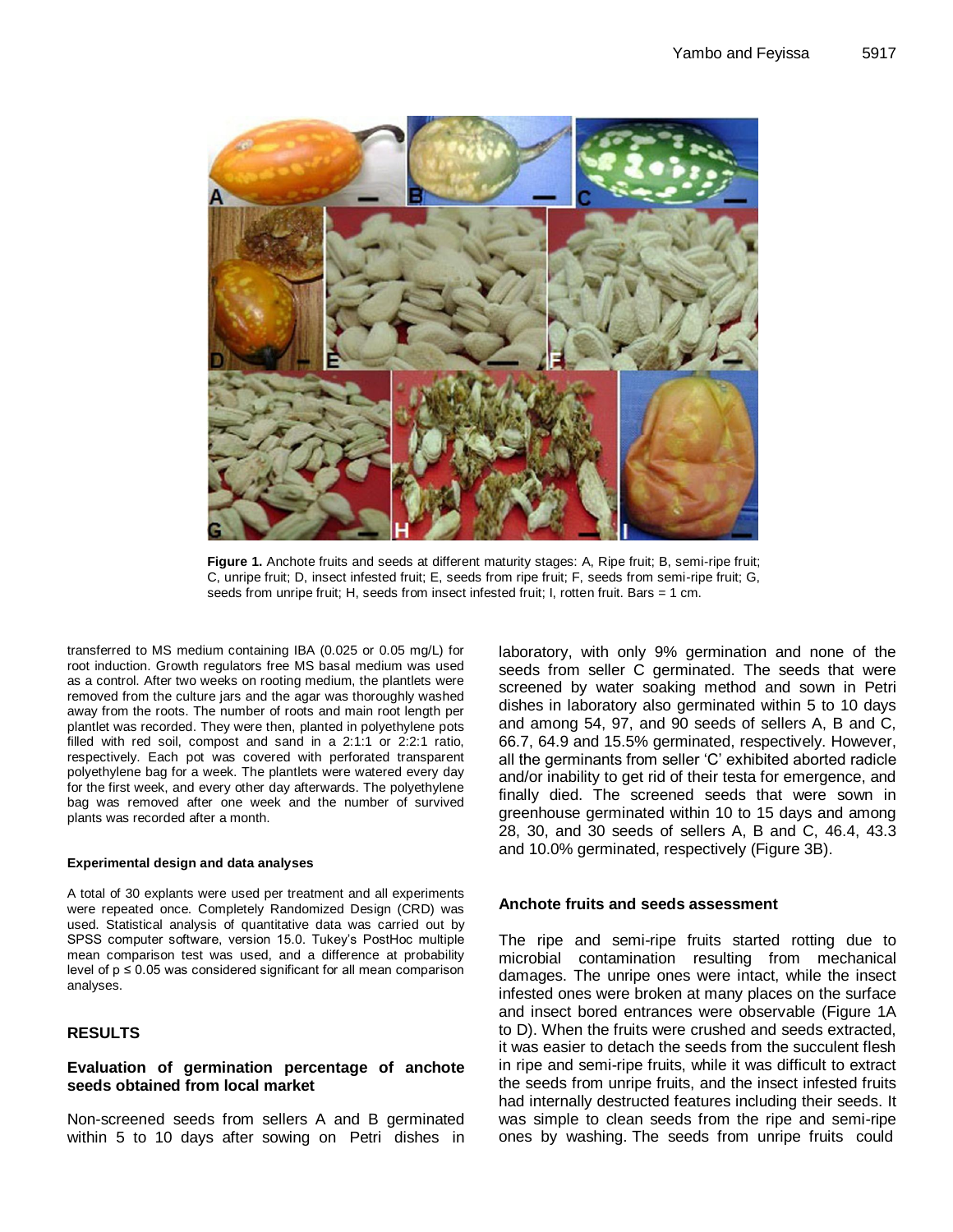

**Figure 2.** *In vitro* culturing of anchote: A, Seeds with seed coat; B, uncoated seeds; C, uncoated seeds cultured on growth regulators free MS basal medium; D, seedlings from uncoated seeds; E, shoot multiplication on MS medium containing 0.25 mg/L BAP in combination with 0.1 mg/L IBA; F, rooting of shoots on growth regulators free MS basal medium; G, rooting of shoots with root branches on MS medium containing 0.025 mg/L IBA; H, rooting of shoots without root branches on MS medium containing 0.05 mg/L IBA; I, acclimatized plantlets after one month. Bars: A to H = 1 cm, I = 10 cm.

hardly be cleaned, and maintained the greenish internal flesh, even after washing. Seeds from the ripe fruits were vigorous, full, smooth, fibrous and good looking (Figure 1E and 3A). Those from semi-ripe fruits were shrunk and constricted (Figure 1F), while the ones from unripe fruits were more constricted than semi-ripe seeds and smaller in size (Figure 1G). The insect infested ones have been damaged (Figure 1H). The seeds were 7 to 10 mm long. Mean seed number per fruit in ripe, semi-ripe and unripe was 149, 128 and 118, respectively. The seeds from ripe and semi-ripe fruits failed to germinate in laboratory on filter paper.

Seeds from the unripe fruits germinated with percent germination of 36.7. The hundred-seed weight of seeds obtained from ripe, semi-ripe and unripe fruits was found to be 3.45, 2.83 and 2.78 g, respectively. Some ripe fruits were rotten (Figure 1I).

# **Culture initiation**

Percent germination was increased almost by fold in the uncoated seeds as compared to the coated seeds that were treated twice with Clorox® for 10 min and sown on

MS-basal medium (Figure 2A to C). The uncoated seeds exhibited 42.1% germination (Figure 2D) while only 22.2% of the coated seeds germinated and grew well. Similarly, 71.1% of uncoated seeds were free from microbial contaminants while all of the coated seeds were found to be contaminated in culture after sterilization (Table 1). This percentage germination of uncoated seeds sown on MS-basal medium was slightly lower than that of uncoated seeds that were treated only once with Clorox® and sown on filter paper on Petri dishes.

# **Shoot multiplication**

Growth regulators free MS-basal medium did not induce multiple shoots, but supported the growth and development of good-looking shoots. The medium containing different concentrations of BAP alone exhibited different rate of shoot proliferation. Vigorous and good-looking shoots were produced on the medium containing 0.08 mg/L or 0.1 mg/L BAP. Although, shoots were multiplied on the medium containing 0.25, 0.5, 0.75 or 1.0 mg/L BAP, the shoots were vitrified, especially in the 0.25 mg/L BAP. Callus induction was also increased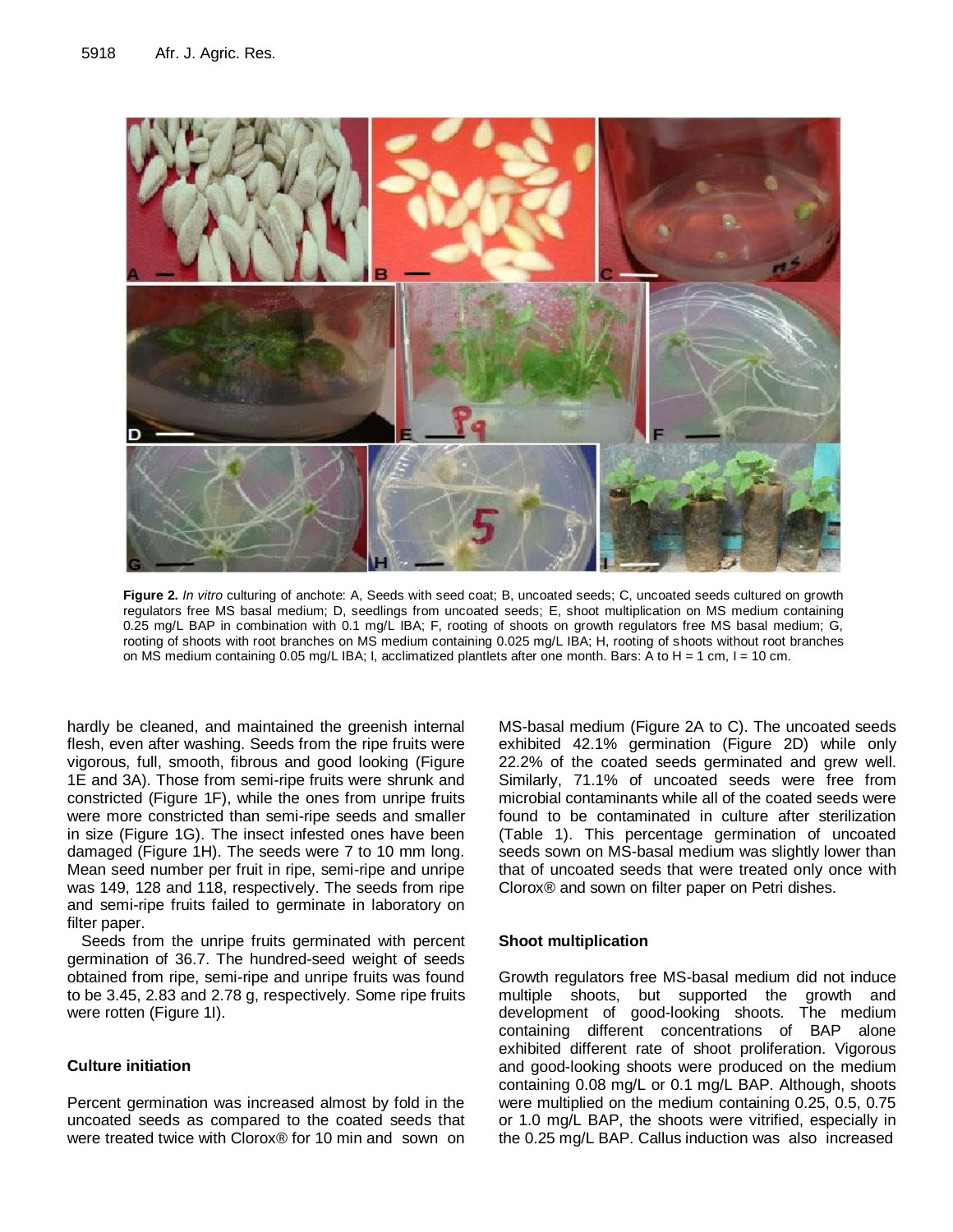| <b>Treatments</b>                                            | <b>Exposure time (min)</b> | <b>Medium of sowing</b> | Total seeds sown | Germination (%) | Decontamination (%) |
|--------------------------------------------------------------|----------------------------|-------------------------|------------------|-----------------|---------------------|
| $0.15\%$ HgCl <sub>2</sub>                                   | 5                          | Filter paper            | 52               | 61.5            | 9.6                 |
|                                                              | 10                         | Filter paper            | 57               | 71.9            | 14                  |
| 1.0% $\textsf{Clorx}^{\textcircled{\tiny{\textregistered}}}$ | 5                          | Filter paper            | 58               | 51.7            | 17.2                |
|                                                              | 10                         | Filter paper            | 56               | 48.2            | 21.4                |
|                                                              | $10*$                      | MS medium               | 36               | 22.2            | 0                   |
|                                                              | $10**$                     | MS medium               | 38               | 42.1            | 71.1                |

Table 1. Germination response of anchote seeds after uncoating and treatment with HgCl<sub>2</sub> or Clorox®.

\*Coated seeds that were disinfected with 1.0% Clorox® for 10 min, rinsed with sterile double distilled water five times and this was repeated.

\*\*Coated seeds that were disinfected with 1.0% Clorox® for 10 min, rinsed with sterile double distilled water five times and then uncoated and the disinfection treatment was repeated.

with increasing BAP concentration from 0.08 to 1.0 mg/L. However, when eighteen additional different treatments were used by combining each of the above six BAP concentrations with three different IBA concentrations (0.05, 0.075 and 0.1 mg/L), well multiplied normal shoots were obtained. The highest shoot number per explant (13.13±3.90) was obtained on medium containing 0.25 mg/L BAP in combination with 0.1 mg/L IBA (Table 2 and Figure 2E). BAP concentrations at 0.25 or 0.5 mg/L in combination with these three concentrations of IBA, exhibited higher shoot number per explant.

# **Effect of table sugar and laboratory grade sucrose on rate of shoot multiplication**

No significant difference was observed between the shoots raised on ordinary table sugar and laboratory grade sucrose with regard to shoot number, shoot length and fresh weight per explant. Dry weight of shoots multiplied on medium containing laboratory grade sucrose was found to be significantly lower than those multiplied on medium containing table sugar (Table 3).

# **Rooting and acclimatization**

Generally, the number and length of main roots per explant increased with the duration of time the shoots kept on the rooting media. However, shoots that were kept on the rooting media for only 15 days showed better survival rate during acclimatization than those kept longer on the rooting media. Consequently, data of root number and main root length per explant was recorded after 15 days of culturing on the rooting media. Although, there was no significant difference among the control (Figure 2F), 0.025 or 0.05 mg/L IBA in root number and main root length per plantlet, shoots rooted on medium supplemented with 0.025 mg/L IBA produced the highest root number per plantlet (7.00±2.75), and branched roots (Figure 2G) while others were without branches (Figure 2H). The mean longest main root per plantlet (5.97±1.13 cm) was produced in the rooting medium containing 0.05 mg/L IBA (Table 4). Plantlets taken from the rooting medium containing 0.025 mg/L IBA showed better survival rate and growth than the others during acclimatization. Plantlets planted in the soil mixture containing red soil, compost and sand in the 2:1:1 ratio, respectively, exhibited 60.01% survival. Plantlet survival in the glasshouse was increased to 68.75% by using another soil mixture consisting of the aforementioned three components in a 2:2:1 ratio (Figure 2I and 3C).

# **DISCUSSION**

# **Evaluation of germination percentage of anchote seeds obtained from local market**

Prolonged seed storage, extracting seeds from unripe fruits as well as seed extraction from fruits dropped to ground may be some of the factors that reduce germination rate of anchote seeds as the present study resulted only in 9% of germination on Petri dishes. It is well known that duration of storage of seeds affects the growth and development of plants, even after germination (Negash, 1993). So, ripened anchote fruits should be collected on time before they start rotting and attacked by insects. Formal seed supply systems should also be designed for such marginalized indigenous root crops. Water-soaking screening method used might have helped in getting rid of most of the dead seeds with aborted embryos as the percentage of germination increased from 9% to more than 64%, though seeds with viable embryos, but reduced food storage may also float and be discarded as dead. Percent germination of screened seeds in greenhouse was reduced by about 30 to 35% as compared to the percent germination in laboratory. This implies that environmental factors can influence both rate and percent germination of seeds. The laboratory environment was relatively a controlled one than that of the greenhouse environment.

According to Negash (2002), *Erythrina brucei* seeds directly sown in the field showed reduced rate and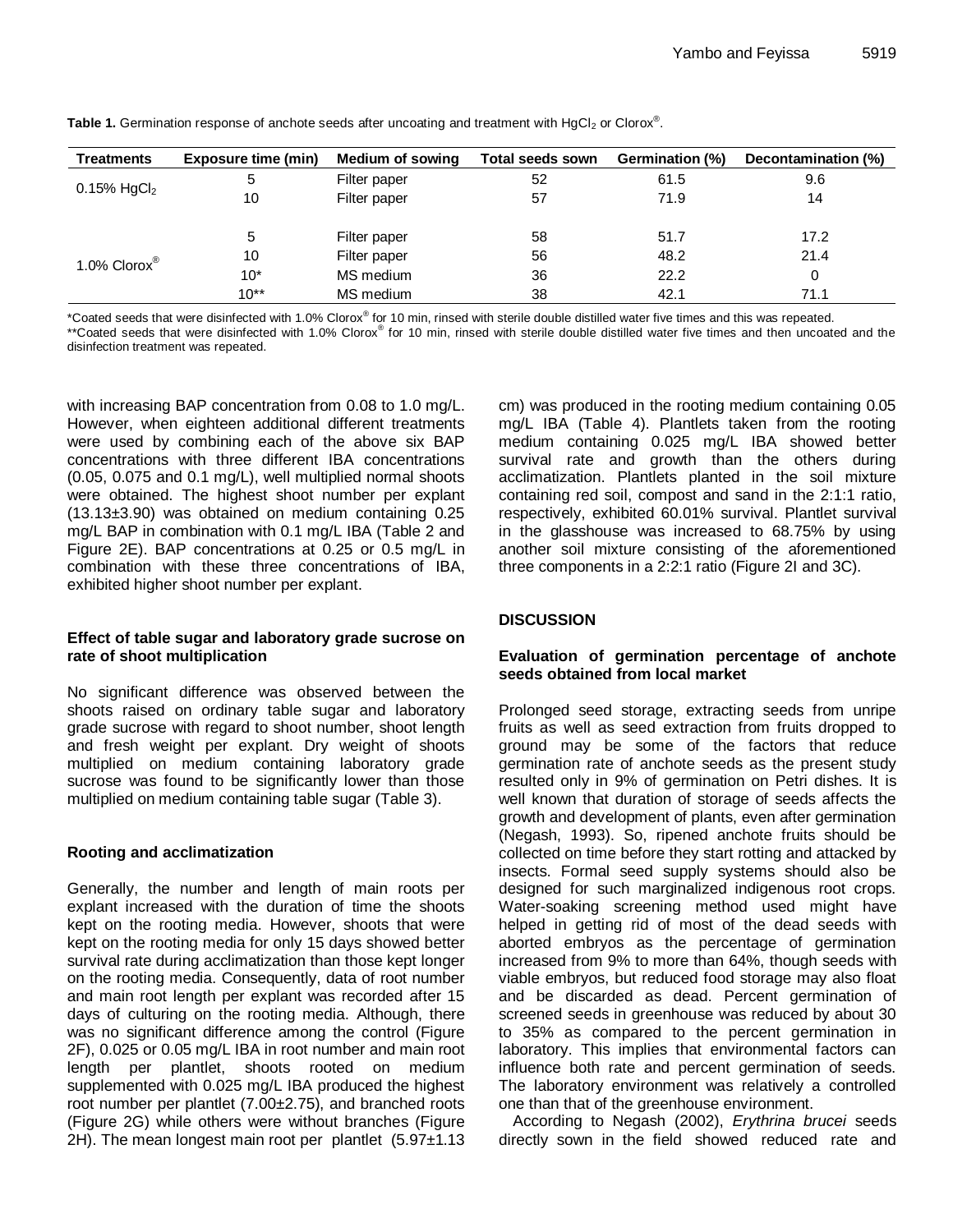| BAP (mg/L) | IBA (mg/L) | Shoot number per explant        |
|------------|------------|---------------------------------|
| 0.00       | 0.00       | $1.00 \pm 0.00$ <sup>'</sup>    |
| 0.08       | 0.00       | $7.27 \pm 2.98$ <sup>g</sup>    |
| 0.08       | 0.05       | $7.07 \pm 2.98$ <sup>g</sup>    |
| 0.08       | 0.075      | $7.23 \pm 2.37^9$               |
| 0.08       | 0.1        | $8.43 \pm 2.79^{\rm defg}$      |
| 0.1        | 0.00       | $7.53 \pm 3.79^{fg}$            |
| 0.1        | 0.05       | $7.53 \pm 2.08^{fg}$            |
| 0.1        | 0.075      | $8.27 \pm 2.98^{\rm efg}$       |
| 0.1        | 0.1        | $7.63 \pm 2.46^{fg}$            |
| 0.25       | 0.00       | $8.33 \pm 3.11^{efg}$           |
| 0.25       | 0.05       | $11.63 \pm 3.97^{abc}$          |
| 0.25       | 0.075      | $12.33 \pm 5.24^a$              |
| 0.25       | 0.1        | $13.13 \pm 3.90^a$              |
| 0.5        | 0.00       | $4.70 \pm 2.26^h$               |
| 0.5        | 0.05       | $11.50 \pm 3.80^{\text{abc}}$   |
| 0.5        | 0.075      | $12.13 \pm 3.75^{ab}$           |
| 0.5        | 0.1        | $12.43 \pm 4.17^a$              |
| 0.75       | 0.00       | $9.83 \pm 3.30^{\text{cde}}$    |
| 0.75       | 0.05       | $7.53 \pm 3.15^{fg}$            |
| 0.75       | 0.075      | $8.47 \pm 3.78^{\text{defg}}$   |
| 0.75       | 0.1        | $7.53 \pm 2.53^{fg}$            |
| 1.0        | 0.00       | $8.53 \pm 4.31^{\text{defg}}$   |
| 1.0        | 0.05       | $8.87 \pm 3.65$ <sup>defg</sup> |
| 1.0        | 0.075      | $9.37 \pm 2.53^{\text{def}}$    |
| 1.0        | 0.1        | $10.40 \pm 3.02^{bcd}$          |

**Table 2.** Mean number of shoots produced per explant on MS medium containing different concentrations of \*BAP and \*\*IBA.

(\*BAP = 6-Benzylaminopurine; \*\*IBA = Indole-3-butyric acid). Data are given as means  $\pm$  SD; means followed by the same superscripts (a-i), are not significantly different at 5% probability level.

**Table 3.** Effect of laboratory grade sucrose and table sugar on rate of *in vitro* shoot multiplication using MS medium containing 0.25 mg/L \*BAP and 0.1 mg/L \*\*IBA.

| <b>Carbon source</b> | Shoot number per<br>explant  | Shoot length per<br>explant (cm) | Fresh weight per<br>explant (mg) | Dry weight per<br>explant (mg) |
|----------------------|------------------------------|----------------------------------|----------------------------------|--------------------------------|
| Table sugar          | $8.47 \pm 1.28$ <sup>a</sup> | $5.50 \pm 2.66^{\circ}$          | $713.00 \pm 285.47$ <sup>a</sup> | $48.37 + 16.69^a$              |
| Lab. grade sucrose   | $8.57 \pm 1.79^{\circ}$      | $4.85 \pm 2.26^a$                | 611.30 $\pm 256.70^a$            | $36.43 \pm 14.14^b$            |

(\*BAP = 6-Benzylaminopurine; \*\*IBA = Indole-3-butyric acid).

Data are given as means ± SD; means with the same superscript in the same column, are not significantly different at 5% probability level.

percentage germination than those sown in pots in glasshouse.

# **Anchote fruits and seeds assessment**

Although, seeds extracted from ripe fruits are expected to result in highest percentage of germination among the ripe, semi-ripe, unripe and insect-infested seeds, in this study, this was not the case. This might be due to the mismanagement in collection of fruits and extraction of seeds which results in rotting of fruits. The seeds from those rotten fruits are damaged and attacked by microbial pathogens that significantly affect percentage of germination. Therefore, a better way of fruit collection, seed extraction, processing, storage and distribution should be developed.

#### **Culture initiation**

When seeds were disinfected with Clorox® for 10 min,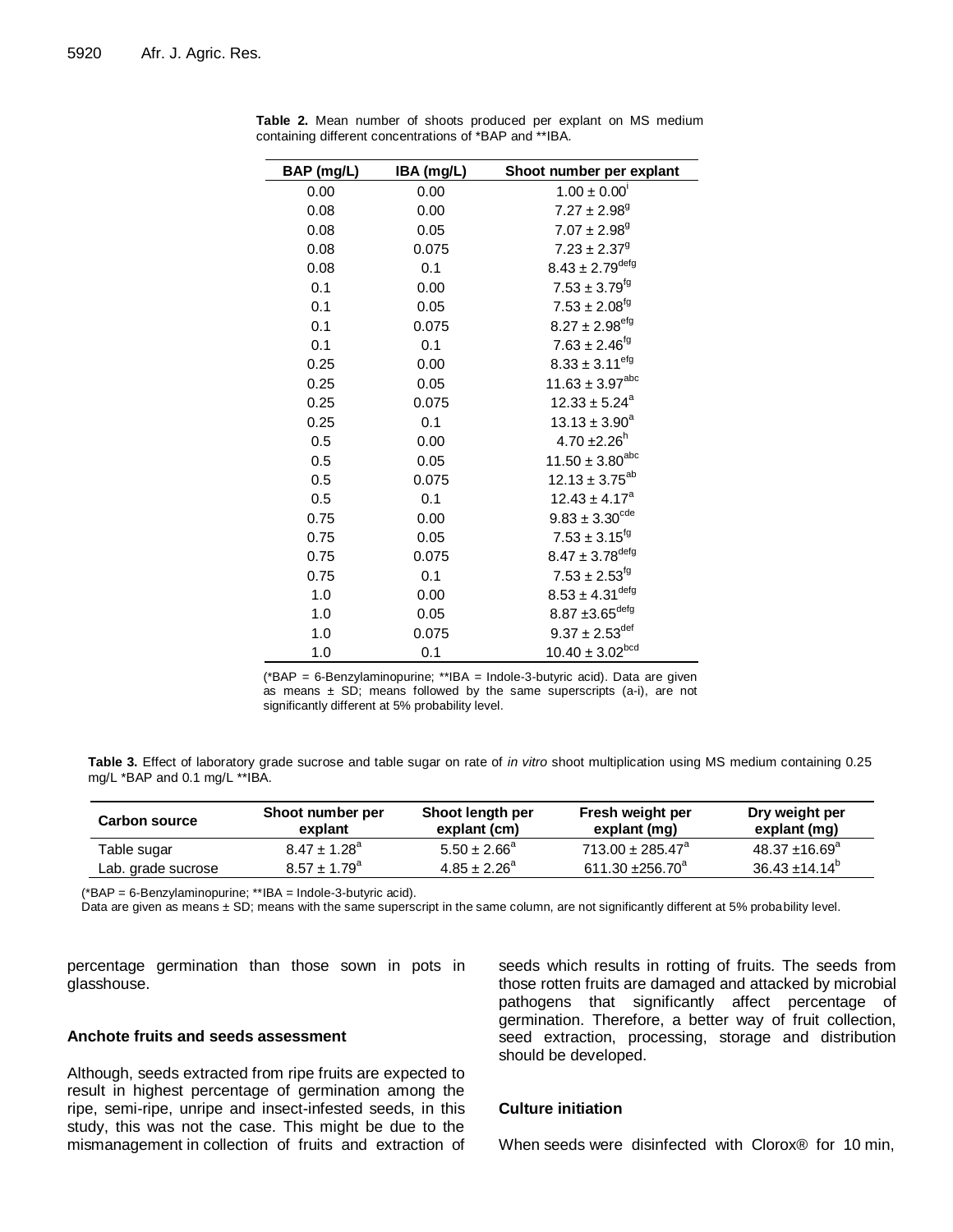**Table 4.** Mean root number and root length produced per plantlet in different rooting media.

| IBA (mg/L) | Root number per plantlet | Root length per plantlet (cm) |
|------------|--------------------------|-------------------------------|
| 0.00       | $6.60 \pm 2.85^{\circ}$  | $5.87 \pm 1.29$ <sup>a</sup>  |
| 0.025      | $7.00 \pm 2.75^{\circ}$  | $5.51 \pm 1.33$ <sup>a</sup>  |
| 0.05       | $5.80 \pm 2.34^{\circ}$  | $5.97 \pm 1.13^a$             |

Data are given as means ± SD; means with the same superscript are not significantly different at 5% probability level.



**Figure 3.** Morphological parts of anchote: A, Seeds; B, three-weeks old seedlings; C, anchote vines; D, differently shaped anchote tubers. Bars:  $A = 1$  cm, B and  $D = 5$  cm,  $C = 10$  cm.

rinsed in sterile double distilled water, and then seed coats were removed from one group and the other group still with seed coat, and again disinfected with Clorox®, rinsed and cultured on growth regulators free MS medium, percent germination was increased almost by fold by the uncoated seeds as compared to the coated seeds. This better germination performance of uncoated seeds might be due to the fact that, on the MS-basal medium, these uncoated seeds get water and nutrients in a controlled steady way as opposed to those sown on filter paper in Petri dishes. Percent germination of coated seeds might have been affected by the sterilant (Clorox®) and microbes as the coat retains them despite repeated rinsing and disinfection, respectively.

# **Shoot multiplication**

With increasing of BAP concentration alone from 0.08 to 1.0 mg/L, callus induction was promoted whereas when lower concentration of IBA (0.05, 0.075 or 0.1 mg/L) was combined with the BAP concentrations within this range, well multiplied normal shoots were obtained. The callus induction and inhibition of growth with increasing BAP concentration agrees with the micropropagation works of other tuber crops such as cassava (Beyene et al., 2010;